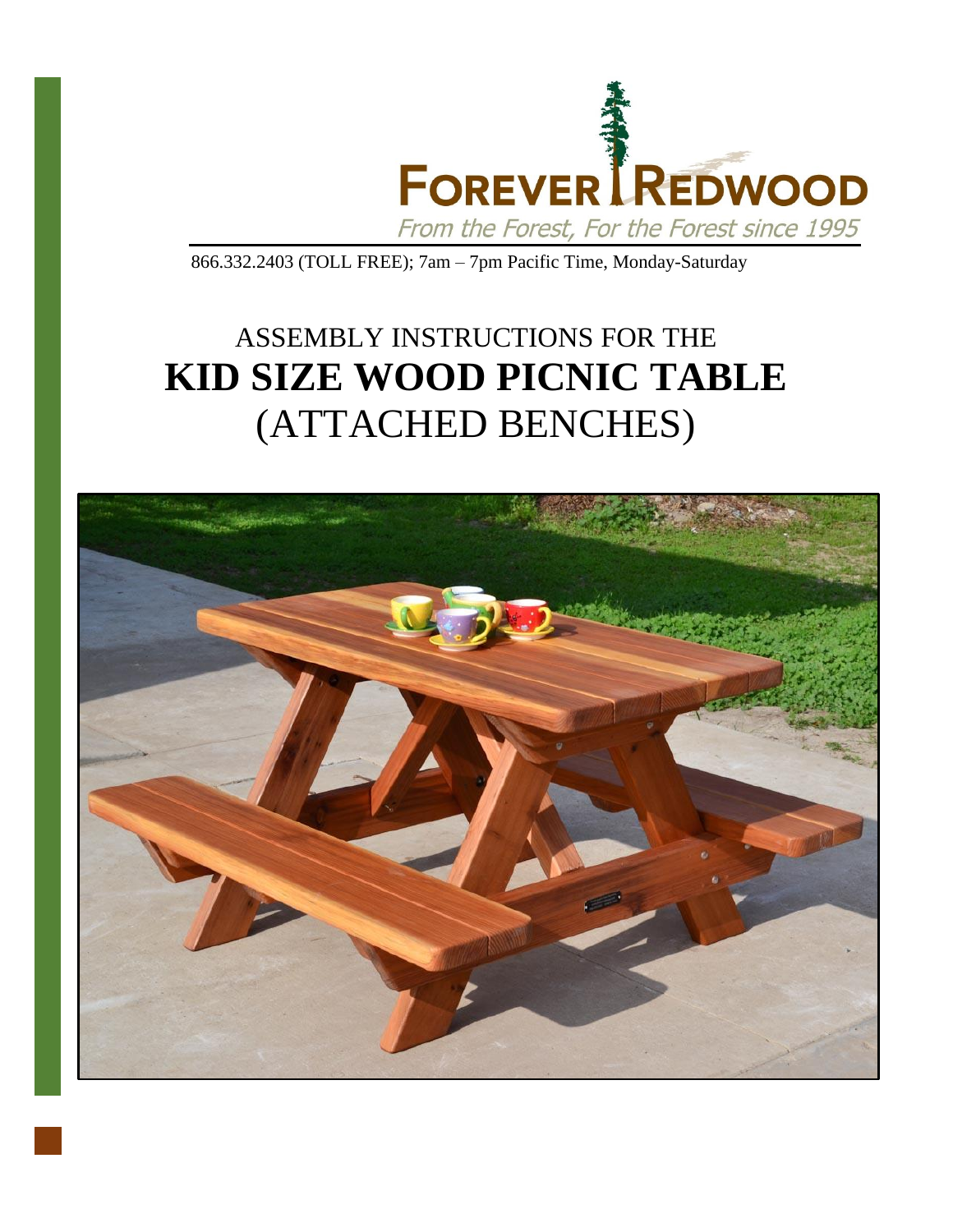

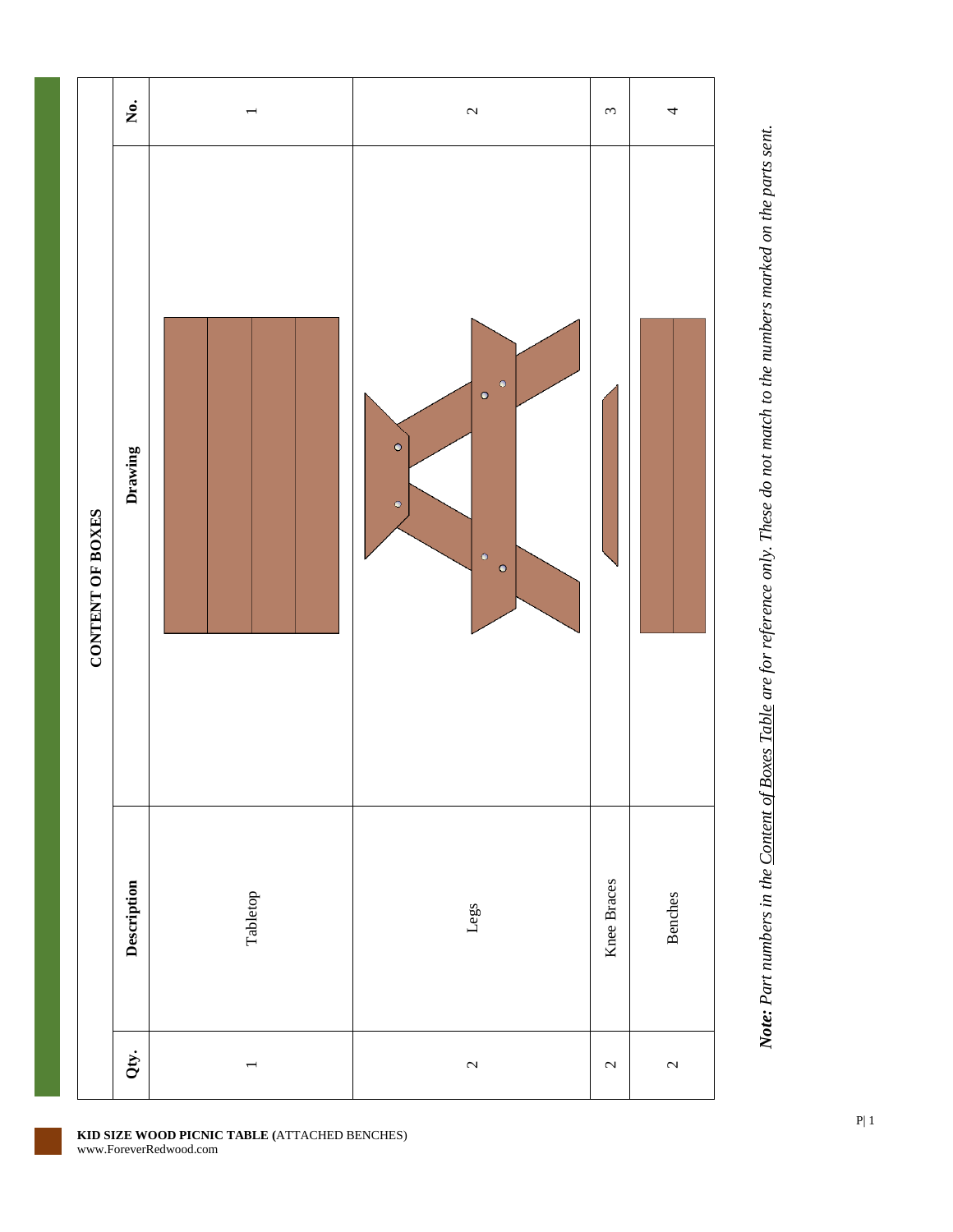|               | Ż.          | ≺                                                                                                               | $\mathbf{a}$  | $\cup$       | $\Box$                                                                                 |
|---------------|-------------|-----------------------------------------------------------------------------------------------------------------|---------------|--------------|----------------------------------------------------------------------------------------|
| HARDWARE LIST | Drawing     |                                                                                                                 |               | Q            |                                                                                        |
|               | Description | (To attach the legs to the table<br>top. / To $\,$<br>attach the benches to the legs).<br>$5/16''$ X 3 ½" Bolts | 5/16" Washers | $5/16'$ Nuts | (To attach the knee braces to the legs and to<br>8" X 3" Deck Screws<br>the tabletop). |

Note: Dimensions of your hardware will vary depending on size. *Note: Dimensions of your hardware will vary depending on size.*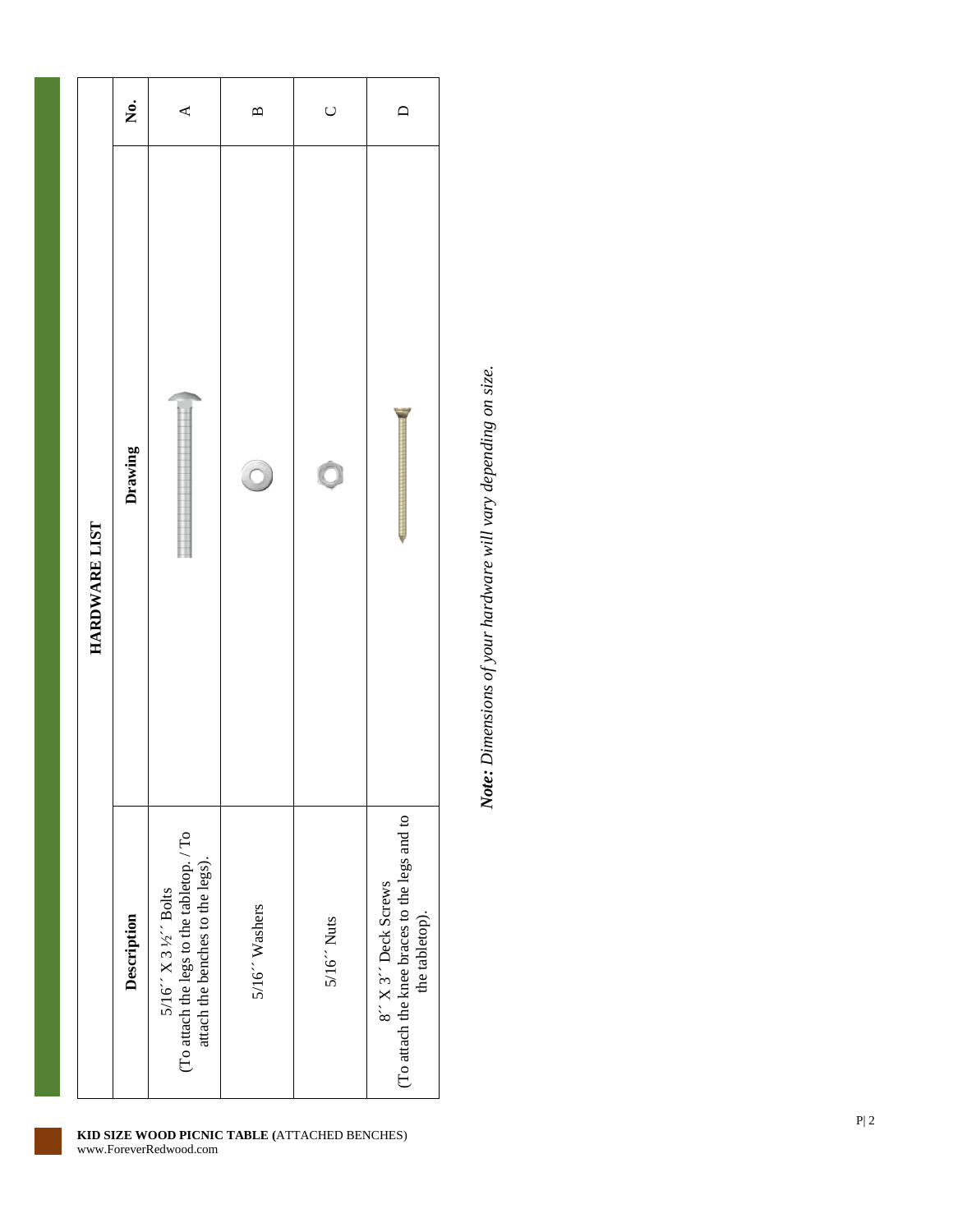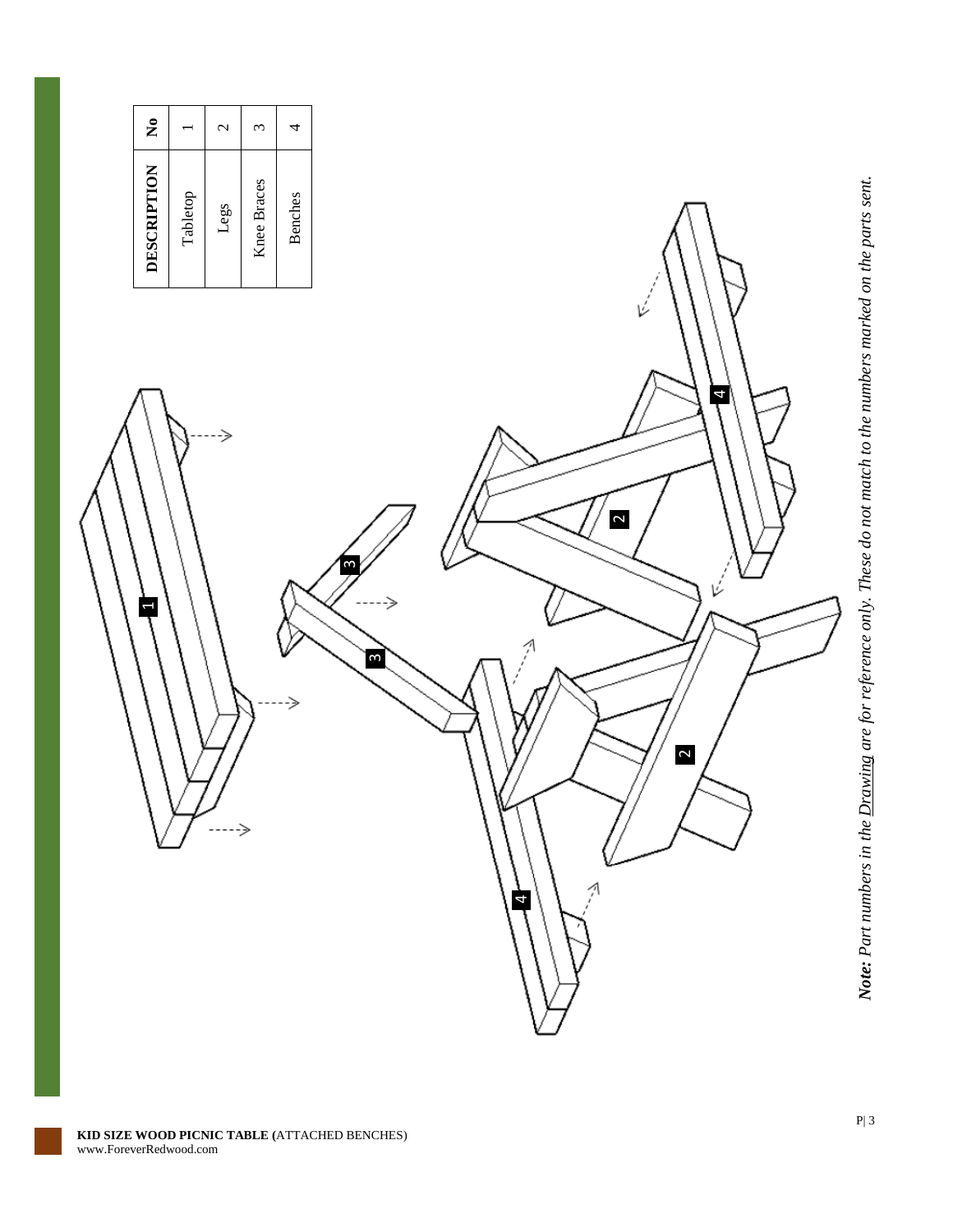**Step 1:** Place the tabletop **(1)** upside down. After that, use 5/16´´ x 3 ½´´ bolts **(A)**, washers **(B)** & nuts **(C)** to attach the legs **(2)** to the tabletop**.** Each part has a series of numbers that indicate where to attach the part with the corresponding number.



**Step 2:** Attach the knee braces **(3)** to the tabletop and to the legs with 3´´ deck screws **(D)**. Each part has a series of numbers that indicate where to attach the part with the corresponding number.

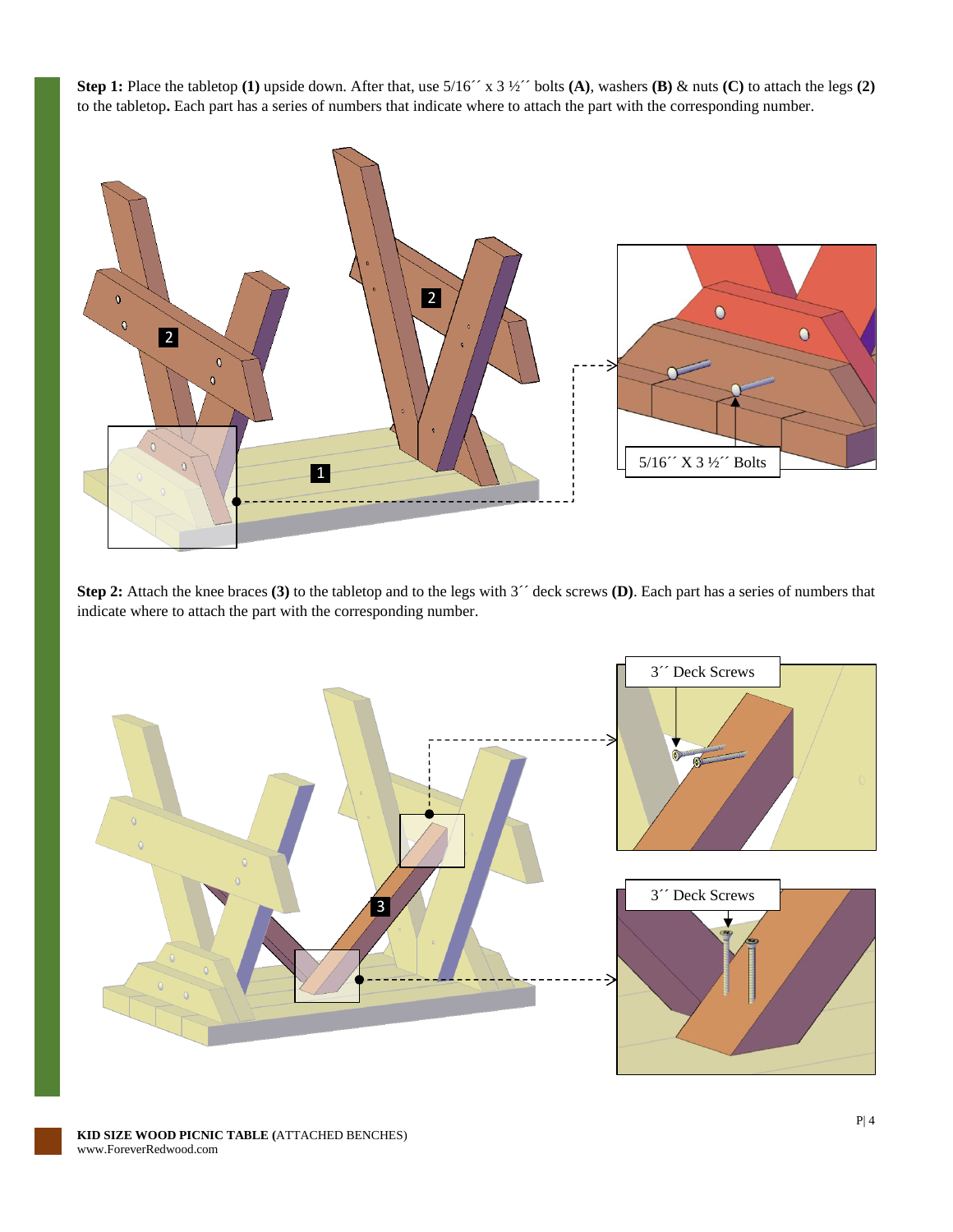

**Step 4:** Finally, use 5/16´´ x 3 ½´´ bolts **(A)**, washers **(B)** & nuts **(C)** to attach the benches **(4)** to the legs. Each part has a series of numbers that indicate where to attach the part with the corresponding number.